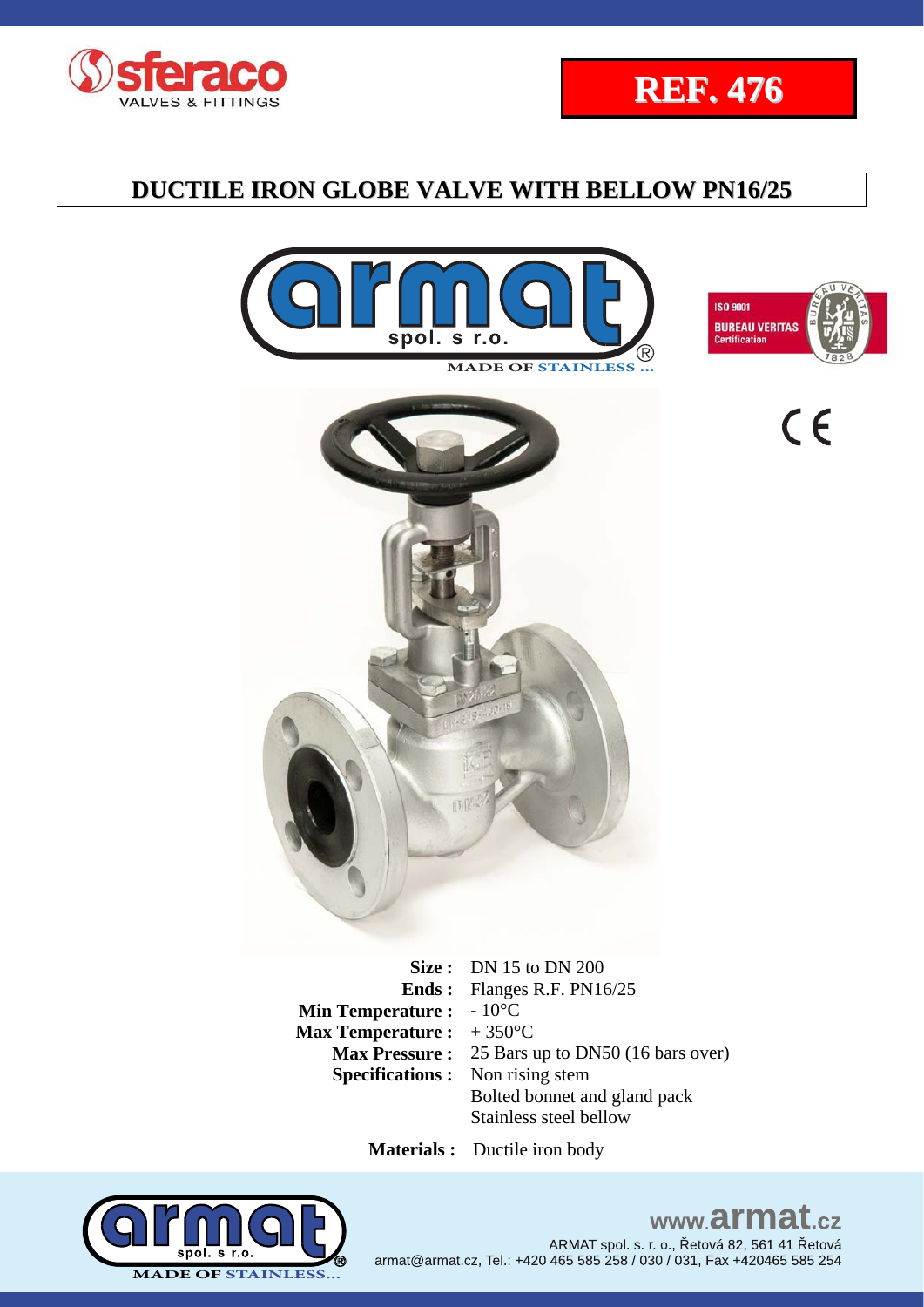



#### *SPECIFICATIONS :*

Respect the flow direction indicated by the arrow Non rising stem Bolted bonnet and gland pack Stainless steel bellow Conical disc Pressed seat in the body Anti-turn device to avoid the risk of torsion of bellows Flanges R.F. PN25 up to DN50, PN16 over RAL 9006 grey painting, 15µm thickness

#### *USE :*

Common fluids of  $2^{nd}$  group, steam, thermic fluid Min and Max Temperature Ts : - 10°C to + 350°C Max Pressure Ps : 25 bars up to DN50, 16 over ( see graph ) Keep greased the stem **Steam : 10 bars max**

#### *FLOW COEFFICIENT Kvs ( M3 / h ) :*

| <b>DN</b>    | . .<br>ю | 20 | 25 | 32 | 40 | 50 | 65 | 80  | 100 | 125 | 150 | 200 |
|--------------|----------|----|----|----|----|----|----|-----|-----|-----|-----|-----|
| $Kvs$ ( m3/h | 3.8      |    | 10 | 19 | 35 | 43 | 60 | 110 | 146 | 210 | 300 | 670 |

*PRESSURE / TEMPERATURE GRAPH :*

#### **Pressure**



#### *RANGE :*

Ductile iron globe valve with stainless steel bellow flanged R.F. PN25 up to DN50, PN16 over **Ref. 476** DN 15 to DN 100 Carbon steel body globe valve with stainless steel bellow flanged R.F. PN16 **Ref. 476** DN 125 to DN 200



### www.armat.cz ARMAT spol. s. r. o., Řetová 82, 561 41 Řetová armat@armat.cz, Tel.: +420 465 585 258 / 030 / 031, Fax +420465 585 254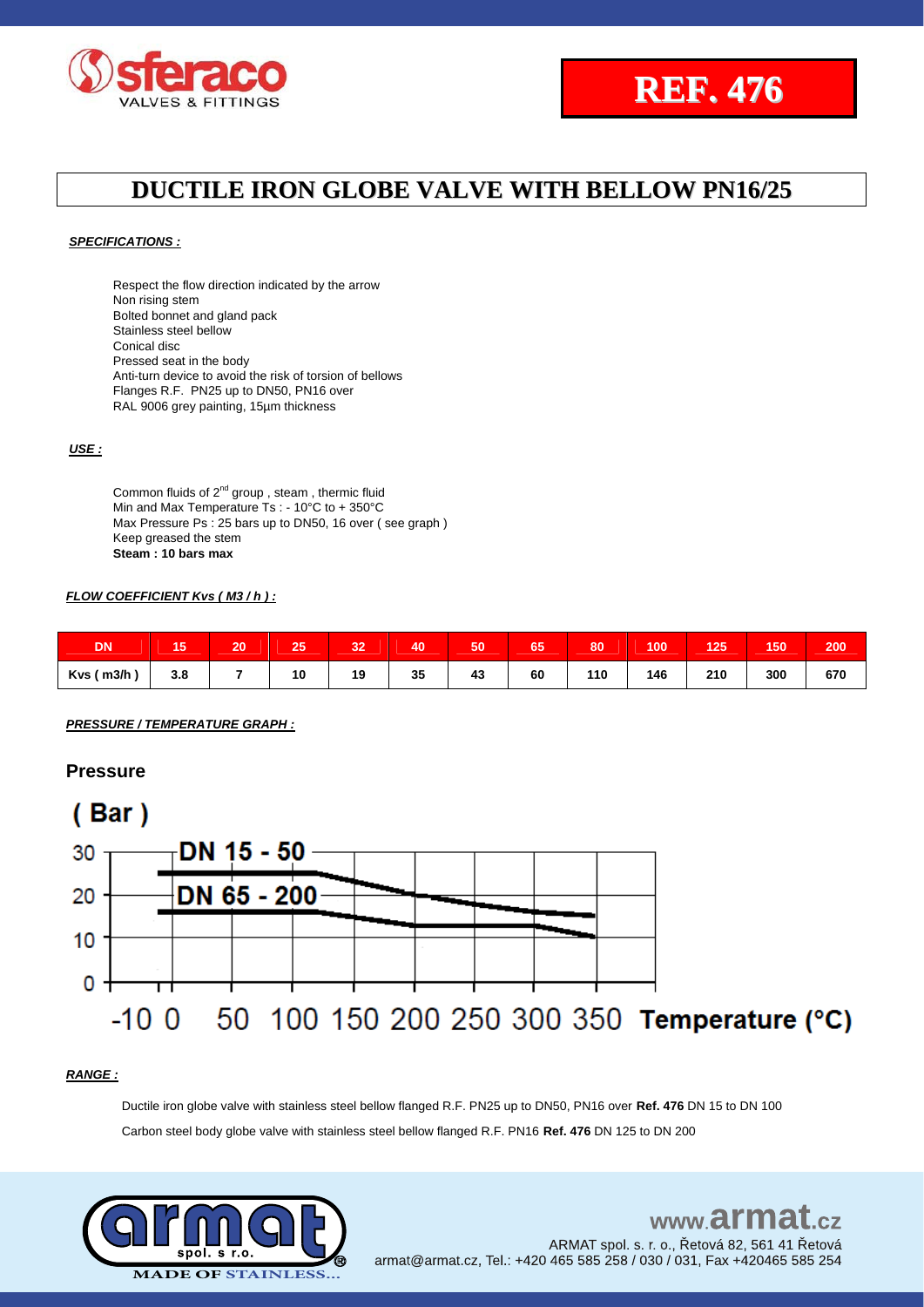



*MATERIALS :*



| <b>Item</b>    | <b>Designation</b> | <b>Materials DN15-50</b>   | <b>Materials DN65-100</b>  | <b>Materials DN125-200</b>   |  |  |  |  |  |  |
|----------------|--------------------|----------------------------|----------------------------|------------------------------|--|--|--|--|--|--|
| $\mathbf{1}$   | Body               | Ductile iron EN GJS-400-18 | Ductile iron EN GJS-400-18 | Carbon steel A216 WCB 1.0619 |  |  |  |  |  |  |
| 2              | <b>Bonnet</b>      | A216 WCB 1.0619            | EN GJS-400-18              | EN GJS-400-18                |  |  |  |  |  |  |
| 3              | <b>Stem</b>        | AISI 303 (1.4305)          |                            |                              |  |  |  |  |  |  |
| 4              | <b>Disc</b>        | AISI 420 (1.4021)          |                            |                              |  |  |  |  |  |  |
| 5              | Seat               | X 22 CrNi 17 (1.4059)      |                            |                              |  |  |  |  |  |  |
| $\overline{7}$ | Handwheel          |                            | <b>EN GJS-400</b>          |                              |  |  |  |  |  |  |
| 9              | Gland              | Steel EN 10087             |                            |                              |  |  |  |  |  |  |
| 10             | Gasket             | Graphite                   |                            |                              |  |  |  |  |  |  |
| 11             | Packing            | Graphite                   |                            |                              |  |  |  |  |  |  |
| 15             | Screw              | Steel C35E                 |                            |                              |  |  |  |  |  |  |
| 16             | Handwheel nut      | Steel EN 10087             |                            |                              |  |  |  |  |  |  |
| 18             | Hood               | AISI 303 (1.4305)          |                            |                              |  |  |  |  |  |  |
| 19             | <b>Bellow</b>      | AISI 316 Ti (1.4571)       |                            |                              |  |  |  |  |  |  |
| 20             | Threaded bushing   | Steel EN 10087             |                            |                              |  |  |  |  |  |  |
| 25             | Anti turn device   |                            | <b>Steel EN 10025</b>      |                              |  |  |  |  |  |  |
|                | Lubricator         | <b>Brass</b>               |                            |                              |  |  |  |  |  |  |



www.armat.cz

ARMAT spol. s. r. o., Řetová 82, 561 41 Řetová armat@armat.cz, Tel.: +420 465 585 258 / 030 / 031, Fax +420465 585 254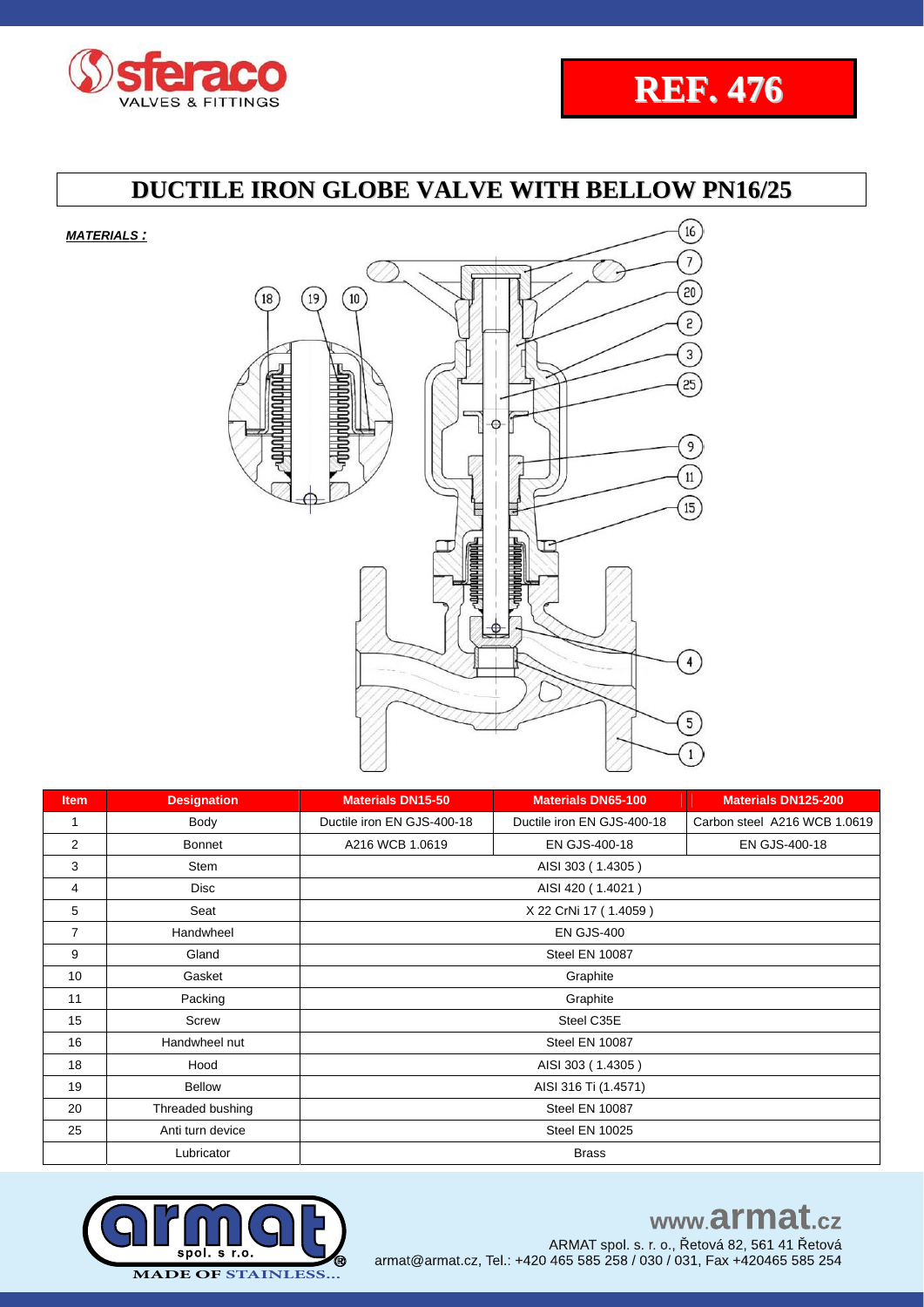



*SIZE ( in mm ) :* 



| Ref. | <b>DN</b>   | 15  | 20  | 25  | 32  | 40  | 50  | 65   | 80   | 100 | 125  | 150 | 200 |
|------|-------------|-----|-----|-----|-----|-----|-----|------|------|-----|------|-----|-----|
| 476  |             | 130 | 150 | 160 | 180 | 200 | 230 | 290  | 310  | 350 | 400  | 480 | 600 |
|      | н           | 190 | 195 | 220 | 219 | 254 | 265 | 328  | 341  | 376 | 488  | 531 | 663 |
|      | Øν          | 140 | 140 | 140 | 140 | 180 | 180 | 200  | 200  | 250 | 330  | 330 | 400 |
|      | Weight (Kg) | 3.2 | 4.4 | 4.8 | 6.3 | 11  | 13  | 21.3 | 26.4 | 40  | 53.5 | 84  | 157 |

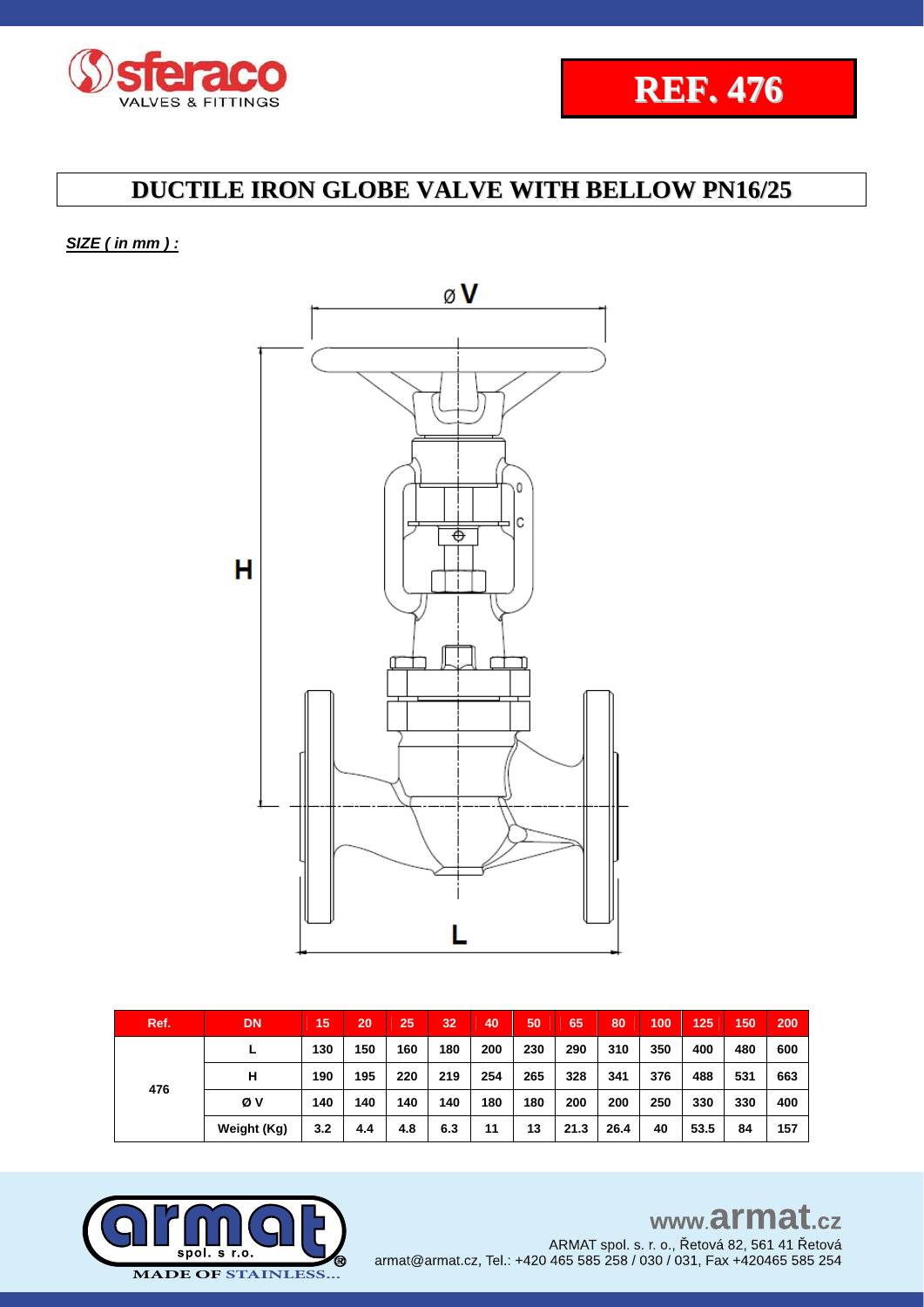

*FLANGES SIZE ( in mm ) :*



| Ref. | <b>DN</b>               | 15            | 20     | 25            | 32     | 40     | 50     | 65     | 80     | 100    | 125    | 150    | 200     |
|------|-------------------------|---------------|--------|---------------|--------|--------|--------|--------|--------|--------|--------|--------|---------|
| 476  | øс                      | 46            | 56     | 65            | 76     | 84     | 99     | 118    | 132    | 156    | 184    | 211    | 266     |
|      | ØD                      | 95            | 105    | 115           | 140    | 150    | 165    | 185    | 200    | 220    | 250    | 285    | 340     |
|      | ØK                      | 65            | 75     | 85            | 100    | 110    | 125    | 145    | 160    | 180    | 210    | 240    | 295     |
|      | $Nb \times \emptyset$ L | $4 \times 14$ | 4 x 14 | $4 \times 14$ | 4 x 19 | 4 x 19 | 4 x 19 | 4 x 19 | 8 x 19 | 8 x 19 | 8 x 19 | 8 x 23 | 12 x 23 |

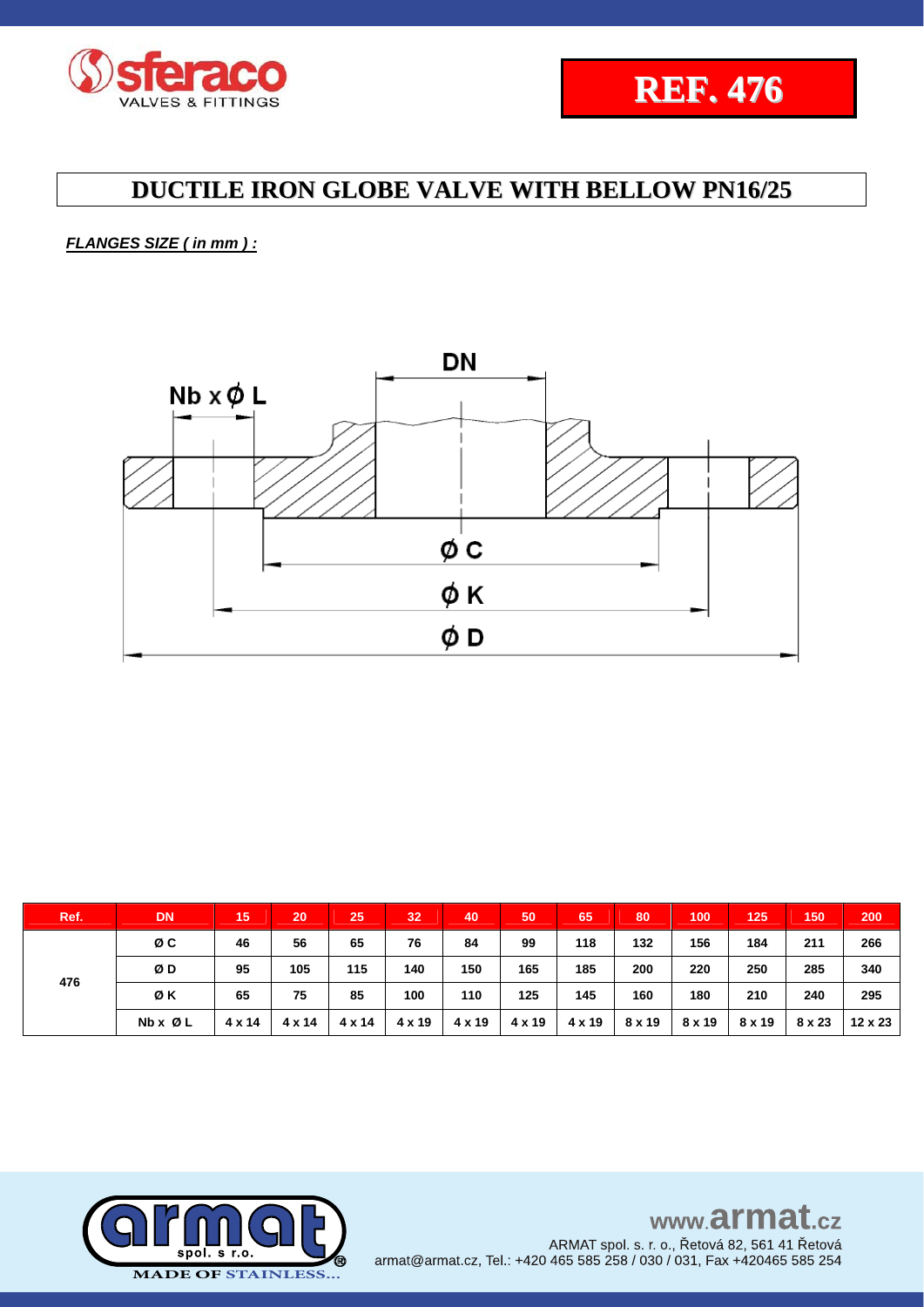



#### *STANDARDS :*

Fabrication according to ISO 9001 : 2008

Designing according to DIN 3840

Marking according to EN 19

DIRECTIVE 97/23/CE : CE N° 0035 Risk category III Module H

Pressure Tests according to EN 12266-1, range A

Length according to EN 558 series 1 ( DIN 3202 F1 )

Flanges R.F. according to EN 1092-2 PN16-PN25

**ADVICE :** Our opinion and our advice are not guaranteed and SFERACO shall not be liable for the consequences of damages. The customer must check the right choice of the products with the real service conditions.



### www.armat.cz ARMAT spol. s. r. o., Řetová 82, 561 41 Řetová armat@armat.cz, Tel.: +420 465 585 258 / 030 / 031, Fax +420465 585 254